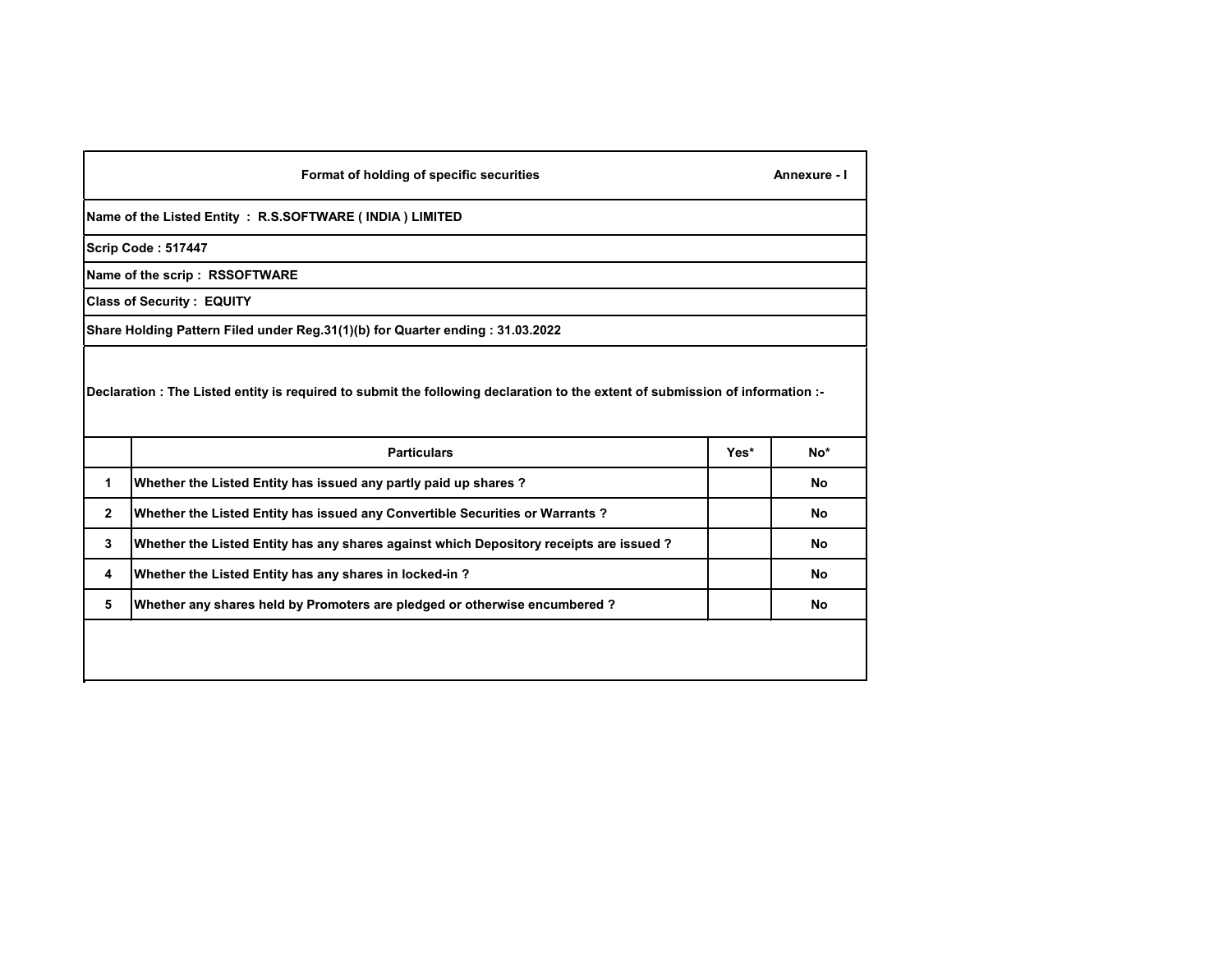# **Table I - Summary Statement holding of specified securities**

| Category | <b>Category of</b><br>shareholder                   | Nos. of<br>shareholders | No. of fully<br>paid up equity<br>shares held | No. of partly<br>paid-up<br>equity shares Depository<br>held | No. of shares<br>underlying<br><b>Receipts</b> | Total no. of<br>shares held  | of total no. of<br>shares ( calculated<br>as per SCRR, 1957) | of securities    |                             |          |                                   | Underlying<br>Outstanding<br>convertible<br>securities<br>(including<br><b>Warrants</b> ) | Shareholding as a % Number of Voting Rights held in each class No.of Shares Shareholding as a % Number of Locked in<br>assuming full<br>conversion of<br>convertible<br>securities (as a<br>percentage of<br>diluted share<br>capital) | shares  |                                                                    | Number of<br><b>Shares pledged</b><br>or otherwise<br>encumbered |                                                    | <b>Number of equity</b><br>shares held in<br>dematerialised<br>form |
|----------|-----------------------------------------------------|-------------------------|-----------------------------------------------|--------------------------------------------------------------|------------------------------------------------|------------------------------|--------------------------------------------------------------|------------------|-----------------------------|----------|-----------------------------------|-------------------------------------------------------------------------------------------|----------------------------------------------------------------------------------------------------------------------------------------------------------------------------------------------------------------------------------------|---------|--------------------------------------------------------------------|------------------------------------------------------------------|----------------------------------------------------|---------------------------------------------------------------------|
| (i)      | (ii)                                                | (iii)                   | (iv)                                          | (v)                                                          | (vi)                                           | $(vii) =$<br>$(iv)+(v)+(vi)$ | (viii) As a % of<br>$(A+B+C2)$                               |                  | <b>No. of Voting Rights</b> | (ix)     | Total as a<br>$%$ of<br>$(A+B+C)$ | (x)                                                                                       | $(xi) = (vii)+(x)$ As a %<br>of $(A+B+C2)$                                                                                                                                                                                             | No. (a) | (xii)<br>As a % of $No. (a)$<br>total<br><b>Shares</b><br>held (b) | (xiii)                                                           | As a %<br>of total<br><b>Shares</b><br>held<br>(b) | (xiv)                                                               |
|          |                                                     |                         |                                               |                                                              |                                                |                              |                                                              | Class eg : Class | eg:Y                        | Total    |                                   |                                                                                           |                                                                                                                                                                                                                                        |         |                                                                    |                                                                  |                                                    |                                                                     |
| (A)      | Promoter &<br><b>Promoter</b><br><b>Group</b>       |                         | 10456832                                      |                                                              |                                                | 10456832                     | 40.67                                                        | 10456832         |                             | 10456832 | 40.67                             |                                                                                           | 40.67                                                                                                                                                                                                                                  |         | 0.00                                                               | $\Omega$                                                         | 0.00                                               | 10456832                                                            |
| (B)      | <b>Public</b>                                       | 27835                   | 15251486                                      |                                                              |                                                | 15251486                     | 59.33                                                        | 15251486         |                             | 15251486 | 59.33                             |                                                                                           | 59.33                                                                                                                                                                                                                                  |         | 0.00                                                               |                                                                  | 0.00                                               | 14978192                                                            |
| (C)      | <b>Non Promoter</b><br>- Non Public                 |                         |                                               |                                                              |                                                |                              | 0.00                                                         |                  |                             |          | 0.00                              |                                                                                           | 0.00                                                                                                                                                                                                                                   |         | 0.00                                                               |                                                                  | 0.00                                               |                                                                     |
| (C1)     | <b>Shares</b><br>underlying<br><b>DRs</b>           |                         |                                               |                                                              |                                                |                              | 0.00                                                         |                  |                             |          | 0.00                              |                                                                                           | 0.00                                                                                                                                                                                                                                   |         | 0.00                                                               | $\Omega$                                                         | 0.00                                               |                                                                     |
| (C2)     | <b>Shares held</b><br>by Employees<br><b>Trusts</b> |                         |                                               |                                                              |                                                |                              | 0.00                                                         |                  |                             |          | 0.00                              |                                                                                           | 0.00                                                                                                                                                                                                                                   |         | 0.00                                                               | $\Omega$                                                         | 0.00                                               |                                                                     |
|          | Total                                               | 27837                   | 25708318                                      |                                                              |                                                | 25708318                     | 100.00                                                       | 25708318         |                             | 25708318 | 100.00                            |                                                                                           | 100.00                                                                                                                                                                                                                                 |         | 0.00                                                               | U                                                                | 0.00                                               | 25435024                                                            |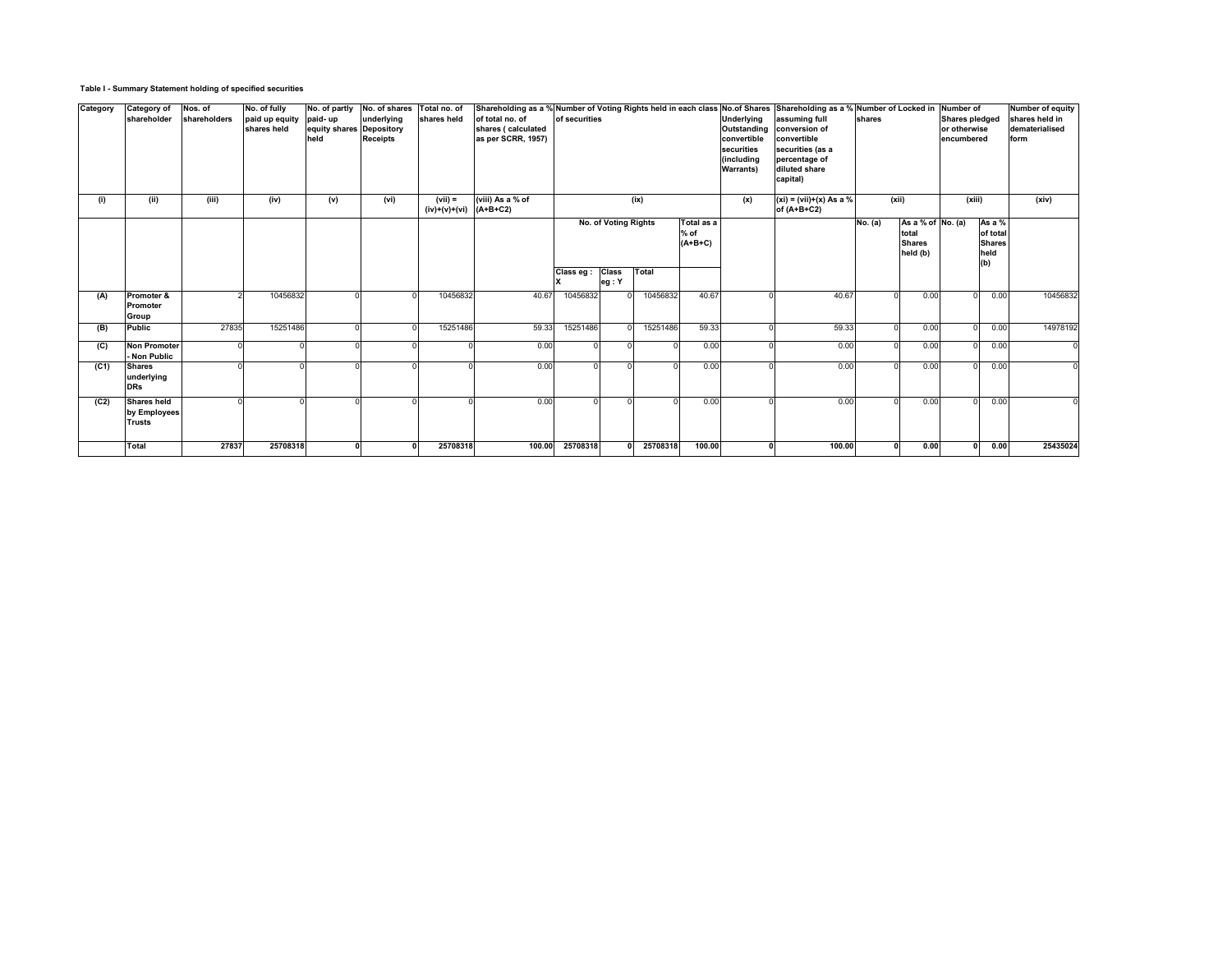**Table II- Statement showing shareholding pattern of the Promoter and Promoter Group**

|                | <b>Category &amp; Name of the</b><br>shareholders                                                                                                              | <b>Entity type</b><br>i.e.<br>Promoter or<br>Promoter<br><b>Group entity</b><br>(except<br>Promoter) | <b>PAN</b>          | No. of<br>shareholders | No. of<br>fully paid<br>up equity<br>shares<br>held | <b>Partly</b><br>paid-up<br>equity<br>shares<br>held | Nos. of<br>shares<br>underlying<br><b>Depository</b><br><b>Receipts</b> | Total nos.<br>shares held | Shareholding Number of Voting Rights held in each class of<br>% calculated securities<br>as per SCRR,<br>1957) |                |                             |              |                                                     | <b>Underlying</b><br>Outstanding<br>convertible<br>securities (as<br>a percentage<br>of diluted<br>share capital) | No.of Shares Shareholding as Number of Locked in Number of Shares<br>a % assuming shares<br>full conversion<br>of convertible<br>securities (as a<br>percentage of<br>diluted share<br>capital) |              |                                                                          | pledged or<br>otherwise<br>encumbered |                                                | <b>Number of equity</b><br>shares held in<br>dematerialised<br>form |
|----------------|----------------------------------------------------------------------------------------------------------------------------------------------------------------|------------------------------------------------------------------------------------------------------|---------------------|------------------------|-----------------------------------------------------|------------------------------------------------------|-------------------------------------------------------------------------|---------------------------|----------------------------------------------------------------------------------------------------------------|----------------|-----------------------------|--------------|-----------------------------------------------------|-------------------------------------------------------------------------------------------------------------------|-------------------------------------------------------------------------------------------------------------------------------------------------------------------------------------------------|--------------|--------------------------------------------------------------------------|---------------------------------------|------------------------------------------------|---------------------------------------------------------------------|
|                | (i)                                                                                                                                                            |                                                                                                      | (ii)                | (iii)                  | (iv)                                                | (v)                                                  | (vi)                                                                    | (vii) =<br>(iv)+(v)+(vi)  | (viii) As a % of<br>$(A+B+C2)$                                                                                 |                |                             | (ix)         |                                                     | (x)                                                                                                               | $(xi) = (vii)+(x)$ as<br>$a$ % of (A+B+C2)                                                                                                                                                      | (xii)        |                                                                          |                                       | (xiii)                                         | (xiv)                                                               |
|                |                                                                                                                                                                |                                                                                                      |                     |                        |                                                     |                                                      |                                                                         |                           |                                                                                                                |                | <b>No. of Voting Rights</b> |              | Total as a %<br>of Total<br><b>Voting</b><br>rights |                                                                                                                   |                                                                                                                                                                                                 | No. (a)      | As a % $\left  No. (a) \right $<br>of total<br><b>Shares</b><br>held (b) |                                       | As a % of<br>total<br><b>Shares</b><br>held(b) |                                                                     |
|                |                                                                                                                                                                |                                                                                                      |                     |                        |                                                     |                                                      |                                                                         |                           |                                                                                                                | <b>Class X</b> | <b>Class Y</b>              | <b>Total</b> |                                                     |                                                                                                                   |                                                                                                                                                                                                 |              |                                                                          |                                       |                                                |                                                                     |
| $\mathbf 1$    | Indian                                                                                                                                                         |                                                                                                      |                     |                        |                                                     |                                                      |                                                                         |                           |                                                                                                                |                |                             |              |                                                     |                                                                                                                   |                                                                                                                                                                                                 |              |                                                                          |                                       |                                                |                                                                     |
| (a)            | Individuals/ Hindu Undivided<br>Family                                                                                                                         |                                                                                                      |                     |                        | 2 10456832                                          |                                                      |                                                                         | 10456832                  | 40.67                                                                                                          | 10456832       |                             | 10456832     | 40.67                                               |                                                                                                                   | 40.67                                                                                                                                                                                           |              | 0.00                                                                     |                                       | 0.00                                           | 10456832                                                            |
|                | <b>RAJNIT RAI JAIN</b>                                                                                                                                         |                                                                                                      | PROMOTER ACLPJ1483B |                        | 10090288                                            |                                                      |                                                                         | 10090288                  | 39.25                                                                                                          | 10090288       |                             | 10090288     | 39.25                                               |                                                                                                                   | 39.25                                                                                                                                                                                           |              | 0.00                                                                     |                                       | 0.00                                           | 10090288                                                            |
|                | <b>SARITA JAIN</b>                                                                                                                                             | PROMOTER ANFPJ0990A                                                                                  |                     |                        | 366544                                              |                                                      |                                                                         | 366544                    | 1.43                                                                                                           | 366544         |                             | 366544       | 1.43                                                |                                                                                                                   | 1.43                                                                                                                                                                                            |              | 0.00                                                                     |                                       | 0.00                                           | 366544                                                              |
| (b)            | Central Government/ State<br>Government(s)                                                                                                                     |                                                                                                      |                     |                        |                                                     |                                                      |                                                                         |                           |                                                                                                                |                |                             |              |                                                     |                                                                                                                   |                                                                                                                                                                                                 |              |                                                                          |                                       |                                                |                                                                     |
| (c)            | <b>Financial Institutions/ Banks</b><br>Any Other (Specify)                                                                                                    |                                                                                                      |                     |                        |                                                     |                                                      |                                                                         |                           |                                                                                                                |                |                             |              |                                                     |                                                                                                                   |                                                                                                                                                                                                 |              |                                                                          |                                       |                                                |                                                                     |
| (d)            | Sub Total(A)(1)                                                                                                                                                |                                                                                                      |                     |                        | 2 10456832                                          | 0l                                                   | 0 I                                                                     | 10456832                  | 40.67                                                                                                          | 10456832       |                             | 10456832     | 40.67                                               |                                                                                                                   | 40.67                                                                                                                                                                                           | $\mathbf{0}$ | 0.00                                                                     |                                       | 0.00<br>$\mathbf 0$                            | 10456832                                                            |
|                |                                                                                                                                                                |                                                                                                      |                     |                        |                                                     |                                                      |                                                                         |                           |                                                                                                                |                |                             |              |                                                     |                                                                                                                   |                                                                                                                                                                                                 |              |                                                                          |                                       |                                                |                                                                     |
| $\overline{2}$ | Foreign                                                                                                                                                        |                                                                                                      |                     |                        |                                                     |                                                      |                                                                         |                           |                                                                                                                |                |                             |              |                                                     |                                                                                                                   |                                                                                                                                                                                                 |              |                                                                          |                                       |                                                |                                                                     |
| (a)            | Individuals (Non-Resident<br>Individuals/ Foreign<br>Individuals)                                                                                              |                                                                                                      |                     |                        |                                                     |                                                      |                                                                         |                           |                                                                                                                |                |                             |              |                                                     |                                                                                                                   |                                                                                                                                                                                                 |              |                                                                          |                                       |                                                |                                                                     |
| (b)            | Government                                                                                                                                                     |                                                                                                      |                     |                        |                                                     |                                                      |                                                                         |                           |                                                                                                                |                |                             |              |                                                     |                                                                                                                   |                                                                                                                                                                                                 |              |                                                                          |                                       |                                                |                                                                     |
| (c)            | Institutions                                                                                                                                                   |                                                                                                      |                     |                        |                                                     |                                                      |                                                                         |                           |                                                                                                                |                |                             |              |                                                     |                                                                                                                   |                                                                                                                                                                                                 |              |                                                                          |                                       |                                                |                                                                     |
| (d)            | Foreign Portfolio Investor                                                                                                                                     |                                                                                                      |                     |                        |                                                     |                                                      |                                                                         |                           |                                                                                                                |                |                             |              |                                                     |                                                                                                                   |                                                                                                                                                                                                 |              |                                                                          |                                       |                                                |                                                                     |
| (e)            | Any Others (Specify)                                                                                                                                           |                                                                                                      |                     |                        |                                                     |                                                      |                                                                         |                           |                                                                                                                |                |                             |              |                                                     |                                                                                                                   |                                                                                                                                                                                                 |              |                                                                          |                                       |                                                |                                                                     |
|                |                                                                                                                                                                |                                                                                                      |                     |                        | - 0                                                 | ΩI                                                   |                                                                         |                           | 0.00                                                                                                           |                |                             |              | 0.00                                                |                                                                                                                   | 0.00                                                                                                                                                                                            |              | 0.00                                                                     |                                       | 0.00<br>$\Omega$                               |                                                                     |
|                | Sub Total(A)(2)                                                                                                                                                |                                                                                                      |                     |                        |                                                     |                                                      |                                                                         |                           |                                                                                                                |                |                             |              |                                                     |                                                                                                                   |                                                                                                                                                                                                 |              |                                                                          |                                       |                                                |                                                                     |
|                | <b>Total Shareholding of</b>                                                                                                                                   |                                                                                                      |                     |                        |                                                     |                                                      |                                                                         |                           |                                                                                                                |                |                             |              |                                                     |                                                                                                                   |                                                                                                                                                                                                 |              |                                                                          |                                       |                                                |                                                                     |
|                | <b>Promoter and Promoter</b><br>Group (A)= (A)(1)+(A)(2)                                                                                                       |                                                                                                      |                     |                        | 10456832                                            |                                                      |                                                                         | 10456832                  | 40.67                                                                                                          | 10456832       |                             | 10456832     | 40.67                                               |                                                                                                                   | 40.67                                                                                                                                                                                           |              | 0.00                                                                     |                                       | $\mathbf{0}$<br>0.00                           | 10456832                                                            |
|                |                                                                                                                                                                |                                                                                                      |                     |                        |                                                     |                                                      |                                                                         |                           |                                                                                                                |                |                             |              |                                                     |                                                                                                                   |                                                                                                                                                                                                 |              |                                                                          |                                       |                                                |                                                                     |
|                | Note:<br>$(1)$ PAN would not be displayed on website of Stock Exchange(s)                                                                                      |                                                                                                      |                     |                        |                                                     |                                                      |                                                                         |                           |                                                                                                                |                |                             |              |                                                     |                                                                                                                   |                                                                                                                                                                                                 |              |                                                                          |                                       |                                                |                                                                     |
|                | (2) The term "Encumbrance" has the same meaning as assigned under regulation 28(3) of SEBI (Substancial Acquisition of Shares and Takeovers) Regulations, 2011 |                                                                                                      |                     |                        |                                                     |                                                      |                                                                         |                           |                                                                                                                |                |                             |              |                                                     |                                                                                                                   |                                                                                                                                                                                                 |              |                                                                          |                                       |                                                |                                                                     |
|                |                                                                                                                                                                |                                                                                                      |                     |                        |                                                     |                                                      |                                                                         |                           |                                                                                                                |                |                             |              |                                                     |                                                                                                                   |                                                                                                                                                                                                 |              |                                                                          |                                       |                                                |                                                                     |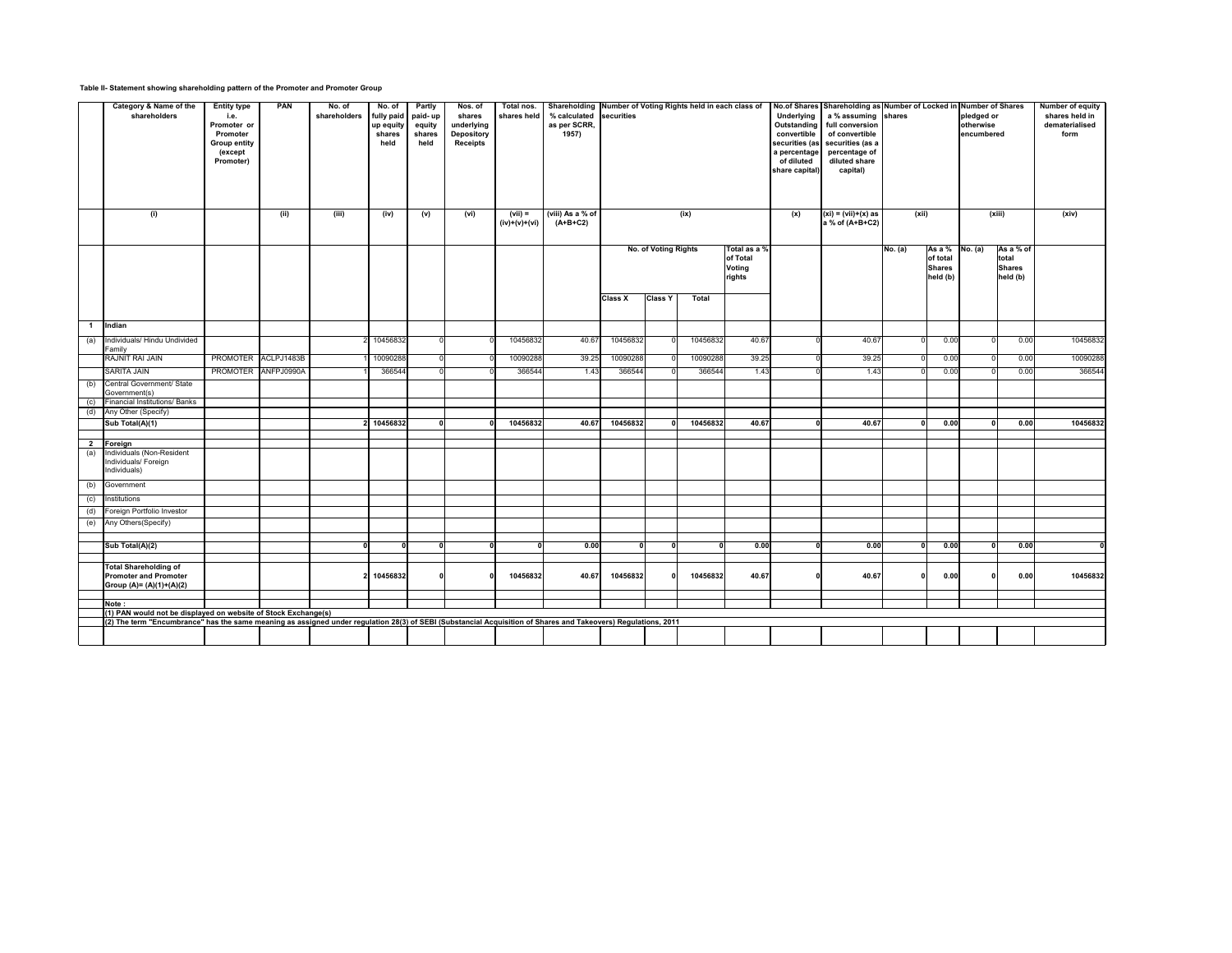# **Table III- Statement showing shareholding pattern of the Public shareholder**

|              | Category & Name of the<br>shareholders                                          | <b>PAN</b> | Nos. of<br>sharehold<br>er | No. of fully<br>paid up<br>equity<br>shares<br>held | <b>Partly</b><br>paid-up<br>equity<br>shares<br>held | No. of shares<br>underlying<br><b>Depository</b><br><b>Receipts</b> | Total nos.<br>shares held  | Shareholding Number of Voting Rights held in each class of<br>% calculated securities<br>as per SCRR,<br>1957) |                |                             |                    |                                                            | <b>No.of Shares</b><br><b>Underlying</b><br><b>Outstanding</b><br>convertible<br>securities<br>(including<br><b>Warrants)</b> | <b>Total</b><br>shareholding as shares<br>a % assuming<br>full conversion<br>of convertible<br>securities (as a<br>percentage of<br>diluted share<br>capital) |         | Number of Locked in Number of Shares<br>encumbered                                                         | pledged or otherwise                                                  |
|--------------|---------------------------------------------------------------------------------|------------|----------------------------|-----------------------------------------------------|------------------------------------------------------|---------------------------------------------------------------------|----------------------------|----------------------------------------------------------------------------------------------------------------|----------------|-----------------------------|--------------------|------------------------------------------------------------|-------------------------------------------------------------------------------------------------------------------------------|---------------------------------------------------------------------------------------------------------------------------------------------------------------|---------|------------------------------------------------------------------------------------------------------------|-----------------------------------------------------------------------|
|              | (i)                                                                             | (ii)       | (iii)                      | (iv)                                                | (v)                                                  | (vi)                                                                | $(vii) =$<br>(iv)+(v)+(vi) | (viii) As a % of<br>$(A+B+C2)$                                                                                 |                |                             | (ix)               |                                                            | (x)                                                                                                                           | $\overline{(xi)} = (vii)+(x) As$<br>a % of (A+B+C2)                                                                                                           |         | (xii)                                                                                                      | (xiii)                                                                |
|              |                                                                                 |            |                            |                                                     |                                                      |                                                                     |                            |                                                                                                                |                | <b>No. of Voting Rights</b> |                    | Total as a<br>% of Total<br><b>Voting</b><br><b>Rights</b> |                                                                                                                               |                                                                                                                                                               | No. (a) | $\overline{As}$ a % of $\overline{No}$ . (Not<br>applicabl<br>total<br><b>Shares</b><br>e) (a)<br>held (b) | As a % of<br>total<br><b>Shares</b><br>held (Not<br>applicable<br>(h) |
|              |                                                                                 |            |                            |                                                     |                                                      |                                                                     |                            |                                                                                                                | <b>Class X</b> | <b>Class Y Total</b>        |                    |                                                            |                                                                                                                               |                                                                                                                                                               |         |                                                                                                            |                                                                       |
| $\mathbf 1$  | Institutions                                                                    |            |                            |                                                     |                                                      |                                                                     |                            |                                                                                                                |                |                             |                    |                                                            |                                                                                                                               |                                                                                                                                                               |         |                                                                                                            |                                                                       |
|              | (a) Mutual Funds/ UTI                                                           |            |                            | 11008                                               | $\Omega$                                             |                                                                     | 11008                      | 0.04                                                                                                           | 11008          |                             | 11008              | 0.04                                                       | $\Omega$                                                                                                                      | 0.04                                                                                                                                                          |         | 0.00                                                                                                       | 0.00<br>$\Omega$                                                      |
| (b)          | Venture Capital Funds                                                           |            |                            |                                                     |                                                      |                                                                     |                            |                                                                                                                |                |                             |                    |                                                            |                                                                                                                               |                                                                                                                                                               |         |                                                                                                            |                                                                       |
| (c)          | Alternate Investment<br>Funds                                                   |            |                            |                                                     |                                                      |                                                                     |                            |                                                                                                                |                |                             |                    |                                                            |                                                                                                                               |                                                                                                                                                               |         |                                                                                                            |                                                                       |
| (d)          | Foreign Venture Capital<br>Investors                                            |            |                            |                                                     |                                                      |                                                                     |                            |                                                                                                                |                |                             |                    |                                                            |                                                                                                                               |                                                                                                                                                               |         |                                                                                                            |                                                                       |
| (e)          | Foreign Portfolio<br>Investors                                                  |            | વ                          | 567565                                              | O                                                    |                                                                     | 567565                     | 2.21                                                                                                           | 567565         | $\Omega$                    | 567565             | 2.21                                                       | $\Omega$                                                                                                                      | 2.21                                                                                                                                                          |         | 0.00<br>$\Omega$                                                                                           | 0.00                                                                  |
|              | POLUS GLOBAL FUND AAHCP1682K                                                    |            | 1 I                        | 499593                                              | $\Omega$                                             | - OI                                                                | 499593                     | 1.94                                                                                                           | 499593         |                             | 499593<br>$\Omega$ | 1.94                                                       | 0                                                                                                                             | 1.94                                                                                                                                                          | 0 I     | 0.00                                                                                                       | 0.00<br> 0                                                            |
| (f)          | Financial Institutions/<br><b>Banks</b>                                         |            | વ                          | 1904                                                |                                                      |                                                                     | 1904                       | 0.01                                                                                                           | 1904           |                             | 1904               | 0.01                                                       |                                                                                                                               | 0.01                                                                                                                                                          |         | 0.00<br>∩                                                                                                  | 0.00                                                                  |
| (g)          | Insurance Companies                                                             |            |                            |                                                     |                                                      |                                                                     |                            |                                                                                                                |                |                             |                    |                                                            |                                                                                                                               |                                                                                                                                                               |         |                                                                                                            |                                                                       |
| (h)          | Provident Funds/ Pension<br>Funds                                               |            |                            |                                                     |                                                      |                                                                     |                            |                                                                                                                |                |                             |                    |                                                            |                                                                                                                               |                                                                                                                                                               |         |                                                                                                            |                                                                       |
| (i)          | Any Other (Specify)                                                             |            |                            |                                                     |                                                      |                                                                     |                            |                                                                                                                |                |                             |                    |                                                            |                                                                                                                               |                                                                                                                                                               |         |                                                                                                            |                                                                       |
|              | $\mathsf{Sub}\ \mathsf{Total}(\mathsf{B})(1)$                                   |            | 10 <sup>1</sup>            | 580477                                              | 0                                                    |                                                                     | 580477                     | 2.26                                                                                                           | 580477         | $\mathbf{u}$                | 580477             | 2.26                                                       | 0                                                                                                                             | 2.26                                                                                                                                                          |         | 0.00                                                                                                       | 0.00<br>ി 0                                                           |
| $\mathbf{2}$ | Central Government/<br><b>State Government(s)/</b><br><b>President of India</b> |            |                            |                                                     |                                                      |                                                                     |                            |                                                                                                                |                |                             |                    |                                                            |                                                                                                                               |                                                                                                                                                               |         |                                                                                                            |                                                                       |
|              | <b>State Government</b>                                                         |            |                            | 2816                                                | $\Omega$                                             | n                                                                   | 2816                       | 0.01                                                                                                           | 2816           | $\Omega$                    | 2816               | 0.01                                                       | 0                                                                                                                             | 0.01                                                                                                                                                          |         | 0.00<br>$\Omega$                                                                                           | 0.00                                                                  |
|              | $\sqrt{\text{Sub Total(B)(2)}}$                                                 |            |                            | 2816                                                | $\Omega$                                             |                                                                     | 2816                       | 0.01                                                                                                           | 2816           |                             | 2816               | 0.01                                                       | 0                                                                                                                             | 0.01                                                                                                                                                          |         | 0.00                                                                                                       | 0.00                                                                  |
|              |                                                                                 |            |                            |                                                     |                                                      |                                                                     |                            |                                                                                                                |                |                             |                    |                                                            |                                                                                                                               |                                                                                                                                                               |         |                                                                                                            |                                                                       |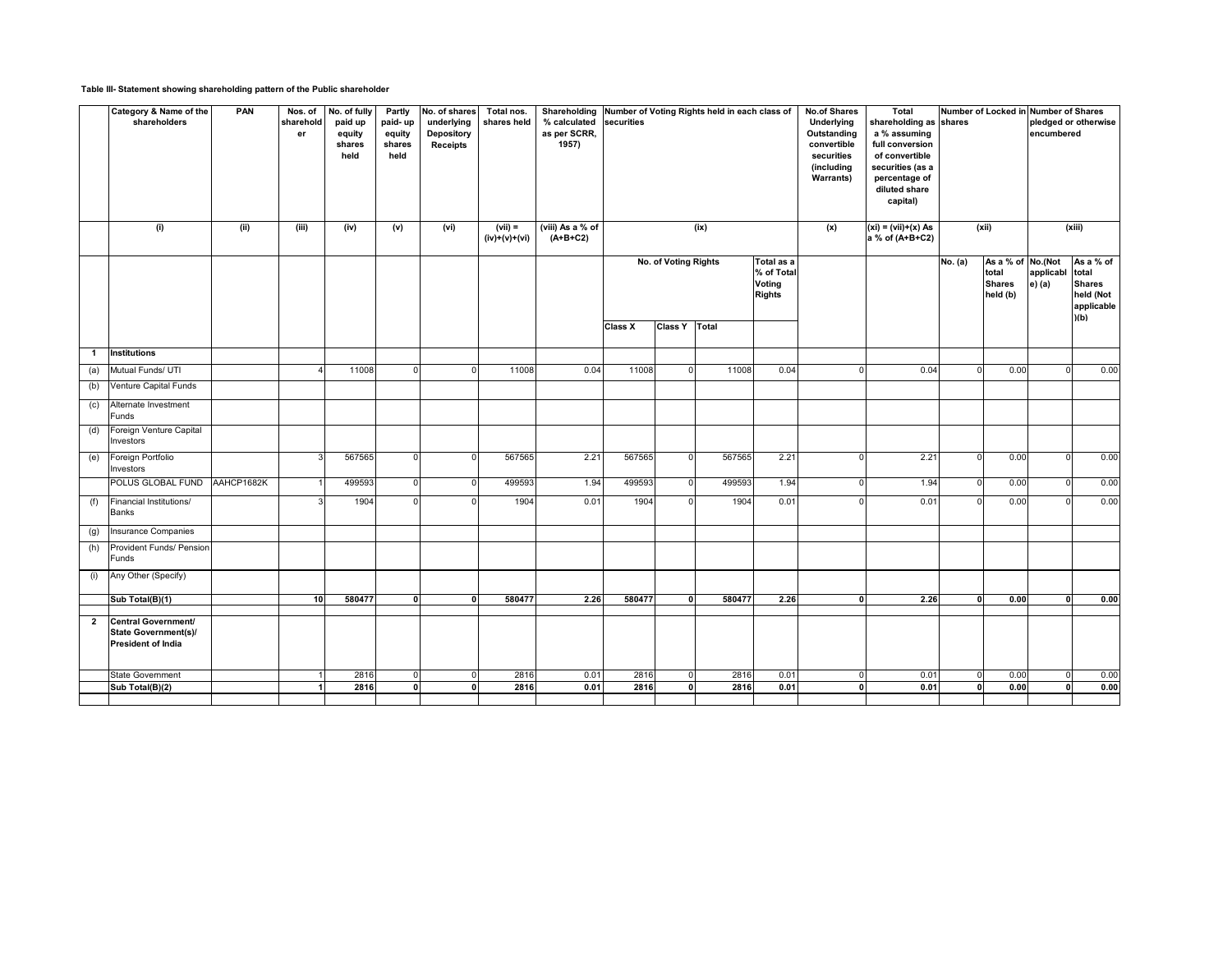| $3\overline{3}$ | <b>Non-Institutions</b>                                                                                                                                                                                    |            |       |          |          |                         |       |          |          |       |   |       |                |      |      |
|-----------------|------------------------------------------------------------------------------------------------------------------------------------------------------------------------------------------------------------|------------|-------|----------|----------|-------------------------|-------|----------|----------|-------|---|-------|----------------|------|------|
| (a)             | Individuals -<br>Individual shareholders<br>nolding nominal share<br>capital up to Rs 2 lakhs                                                                                                              |            | 27315 | 11785432 |          | 11785432                | 45.84 | 11785432 | 11785432 | 45.84 |   | 45.84 |                | 0.00 | 0.00 |
|                 | i. Individual shareholders                                                                                                                                                                                 |            | 13    | 1168221  | $\Omega$ | 1168221                 | 4.54  | 1168221  | 1168221  | 4.54  |   | 4.54  | $\Omega$       | 0.00 | 0.00 |
|                 | nolding nominal share<br>capital in excess of Rs. 2<br>lakhs.                                                                                                                                              |            |       |          |          |                         |       |          |          |       |   |       |                |      |      |
|                 | R RAMARAJ                                                                                                                                                                                                  | AAFPR5454C |       | 362400   | $\cap$   | 362400                  | 1.41  | 362400   | 362400   | 1.41  |   | 1.41  |                | 0.00 | 0.00 |
| (b)             | NBFCs registered with<br>RBI                                                                                                                                                                               |            |       |          |          |                         |       |          |          |       |   |       |                |      |      |
| (c)             | <b>Employee Trusts</b>                                                                                                                                                                                     |            |       |          |          |                         |       |          |          |       |   |       |                |      |      |
| (d)             | <b>Overseas Depositories</b><br>holding DRs) (balancing<br>figure)                                                                                                                                         |            |       |          |          |                         |       |          |          |       |   |       |                |      |      |
| (e)             | Any Others(Specify)                                                                                                                                                                                        |            |       |          |          |                         |       |          |          |       |   |       |                |      |      |
| (e-i)           | <b>NRI</b>                                                                                                                                                                                                 |            | 312   | 689572   | $\Omega$ | 689572                  | 2.68  | 689572   | 689572   | 2.68  |   | 2.68  | $\Omega$       | 0.00 | 0.00 |
|                 | Non Repatriation                                                                                                                                                                                           |            | 114   | 354060   | $\Omega$ | 354060                  | 1.38  | 354060   | 354060   | 1.38  |   | 1.38  | $\Omega$       | 0.00 | 0.00 |
|                 | Repatriation                                                                                                                                                                                               |            | 198   | 335512   | $\Omega$ | 335512                  | 1.31  | 335512   | 335512   | 1.31  | ∩ | 1.31  | $\overline{0}$ | 0.00 | 0.00 |
|                 | (e-ii) Bodies Corporate                                                                                                                                                                                    |            | 137   | 470555   | $\Omega$ | 470555<br>$\cap$        | 1.83  | 470555   | 470555   | 1.83  | ∩ | 1.83  | $\overline{0}$ | 0.00 | 0.00 |
| $(e-iii)$       | Foreign Nationals                                                                                                                                                                                          |            |       | 48400    | $\Omega$ | 48400                   | 0.19  | 48400    | 48400    | 0.19  |   | 0.19  | $\Omega$       | 0.00 | 0.00 |
| $(e-iv)$        | Overseas Bodies<br>Corporate                                                                                                                                                                               |            |       | 3584     | $\Omega$ | 3584                    | 0.01  | 3584     | 3584     | 0.01  |   | 0.01  | $\Omega$       | 0.00 | 0.00 |
|                 | $(e-v)$ IEPF                                                                                                                                                                                               |            |       | 307670   | $\Omega$ | 307670                  | 1.20  | 307670   | 307670   | 1.20  | ∩ | 1.20  | $\Omega$       | 0.00 | 0.00 |
|                 | <b>INVESTOR EDUCATION EXEMPTCATG</b><br>AND PROTECTION<br>FUND AUTHORITY<br><b>MINISTRY OF</b><br>CORPORATE AFFAIRS                                                                                        |            |       | 307670   |          | 307670                  | 1.20  | 307670   | 307670   | 1.20  |   | 1.20  |                | 0.00 | 0.00 |
|                 | (e-vi) Clearing Member                                                                                                                                                                                     |            | 44    | 194759   | $\Omega$ | 194759                  | 0.76  | 194759   | 194759   | 0.76  |   | 0.76  | $\Omega$       | 0.00 | 0.00 |
|                 | Sub Total(B)(3)                                                                                                                                                                                            |            | 27824 | 14668193 | 0        | 14668193                | 57.06 | 14668193 | 14668193 | 57.06 |   | 57.06 | n              | 0.00 | 0.00 |
|                 |                                                                                                                                                                                                            |            |       |          |          |                         |       |          |          |       |   |       |                |      |      |
|                 | <b>Total Public</b><br>Shareholding (B)=<br>$(B)(1)+(B)(2)+(B)(3)$                                                                                                                                         |            | 27835 | 15251486 | $\Omega$ | 15251486                | 59.33 | 15251486 | 15251486 | 59.33 |   | 59.33 | $\Omega$       | 0.00 | 0.00 |
|                 |                                                                                                                                                                                                            |            |       |          |          |                         |       |          |          |       |   |       |                |      |      |
|                 | Note:<br>(1) PAN would not be displayed on website of Stock Exchange(s)                                                                                                                                    |            |       |          |          |                         |       |          |          |       |   |       |                |      |      |
|                 | (2) The above formats need to be disclosed along with the name of the following persons :<br>institutions holding more than 1% of total number of shares                                                   |            |       |          |          | <b>Institutions/Non</b> |       |          |          |       |   |       |                |      |      |
|                 | (3) W.r.t. the information pertaining to Depository Receipts, the same may be disclosed in the respective columns to the extent information available and the balance to be disclosed as held by custodian |            |       |          |          |                         |       |          |          |       |   |       |                |      |      |
|                 |                                                                                                                                                                                                            |            |       |          |          |                         |       |          |          |       |   |       |                |      |      |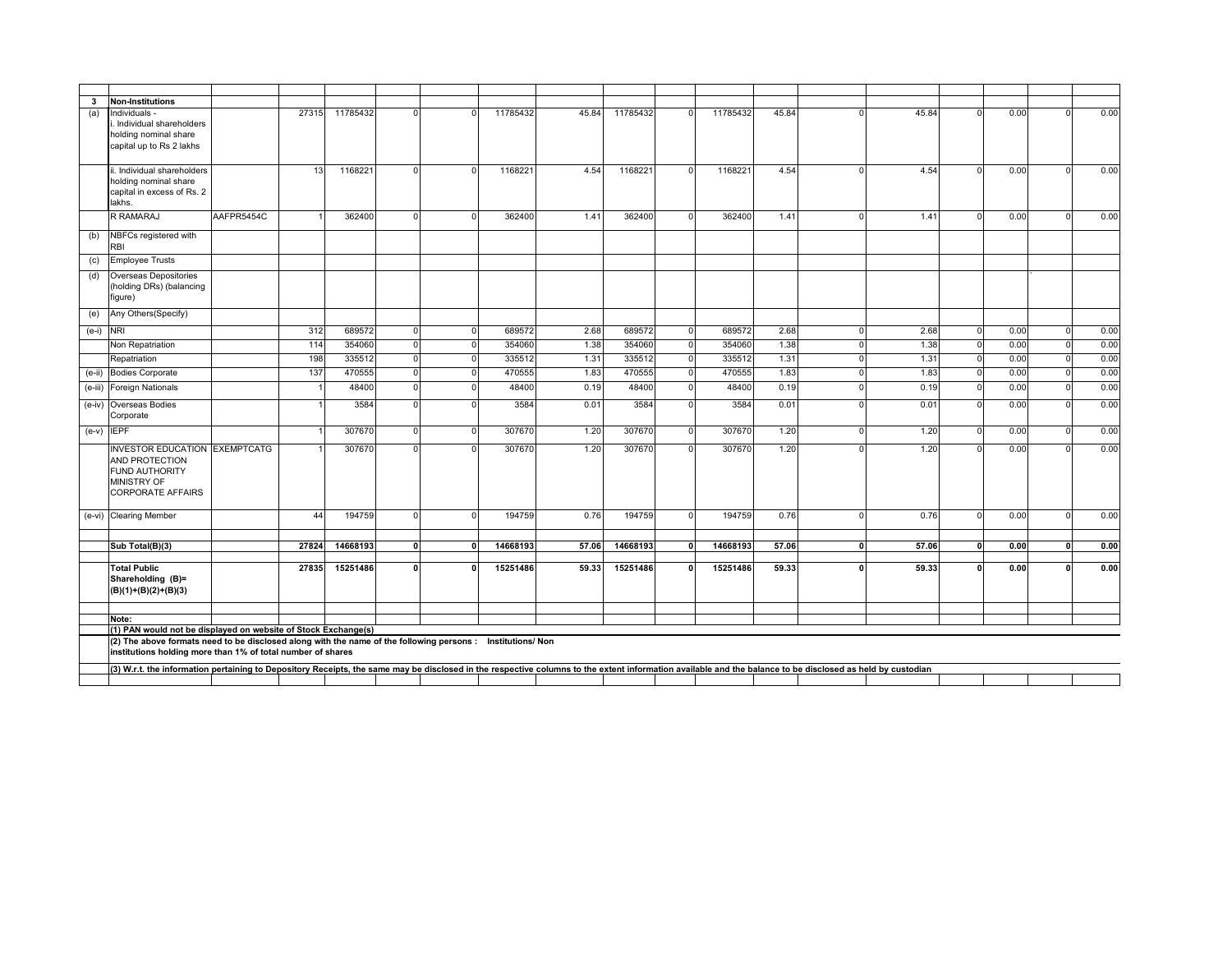| Number of<br>equity<br>shares held<br>in<br>dematerialis<br>ed form<br>(xiv) |  |
|------------------------------------------------------------------------------|--|
|                                                                              |  |
| 0                                                                            |  |
| 566797                                                                       |  |
| 499593<br>$\overline{112}$                                                   |  |
|                                                                              |  |
| 566909                                                                       |  |
|                                                                              |  |
| $\mathbf{0}$<br>$\overline{\mathbf{0}}$                                      |  |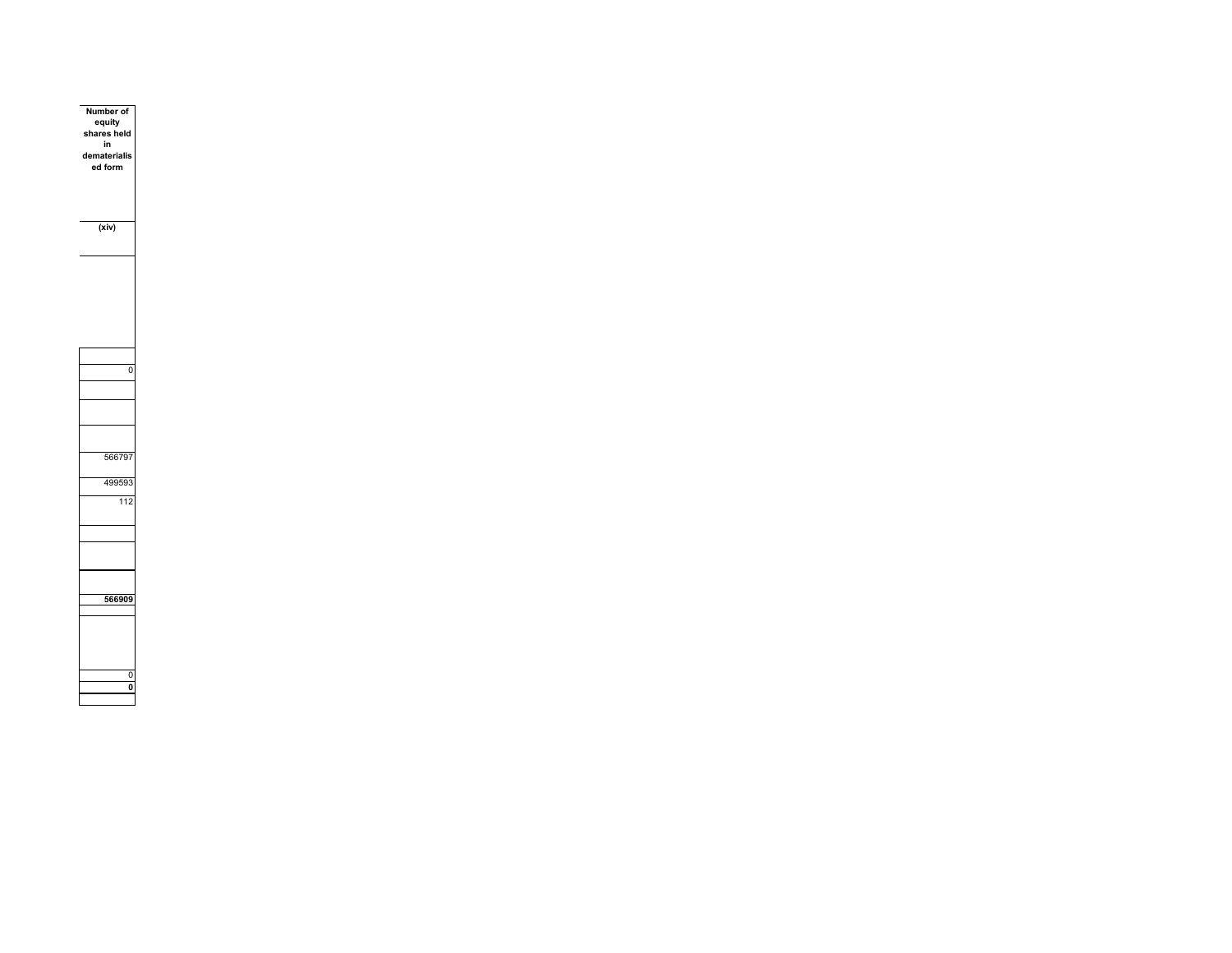| 11539562 |  |  |
|----------|--|--|
|          |  |  |
|          |  |  |
|          |  |  |
|          |  |  |
| 1168221  |  |  |
|          |  |  |
|          |  |  |
|          |  |  |
| 362400   |  |  |
|          |  |  |
|          |  |  |
|          |  |  |
|          |  |  |
|          |  |  |
|          |  |  |
|          |  |  |
|          |  |  |
|          |  |  |
| 683796   |  |  |
| 348284   |  |  |
| 335512   |  |  |
|          |  |  |
| 468875   |  |  |
| 48400    |  |  |
| 0        |  |  |
|          |  |  |
| 307670   |  |  |
|          |  |  |
| 307670   |  |  |
|          |  |  |
|          |  |  |
|          |  |  |
|          |  |  |
|          |  |  |
| 194759   |  |  |
|          |  |  |
| 14411283 |  |  |
|          |  |  |
| 14978192 |  |  |
|          |  |  |
|          |  |  |
|          |  |  |
|          |  |  |
|          |  |  |
|          |  |  |
|          |  |  |
|          |  |  |
|          |  |  |
|          |  |  |

<u> The Communication of</u>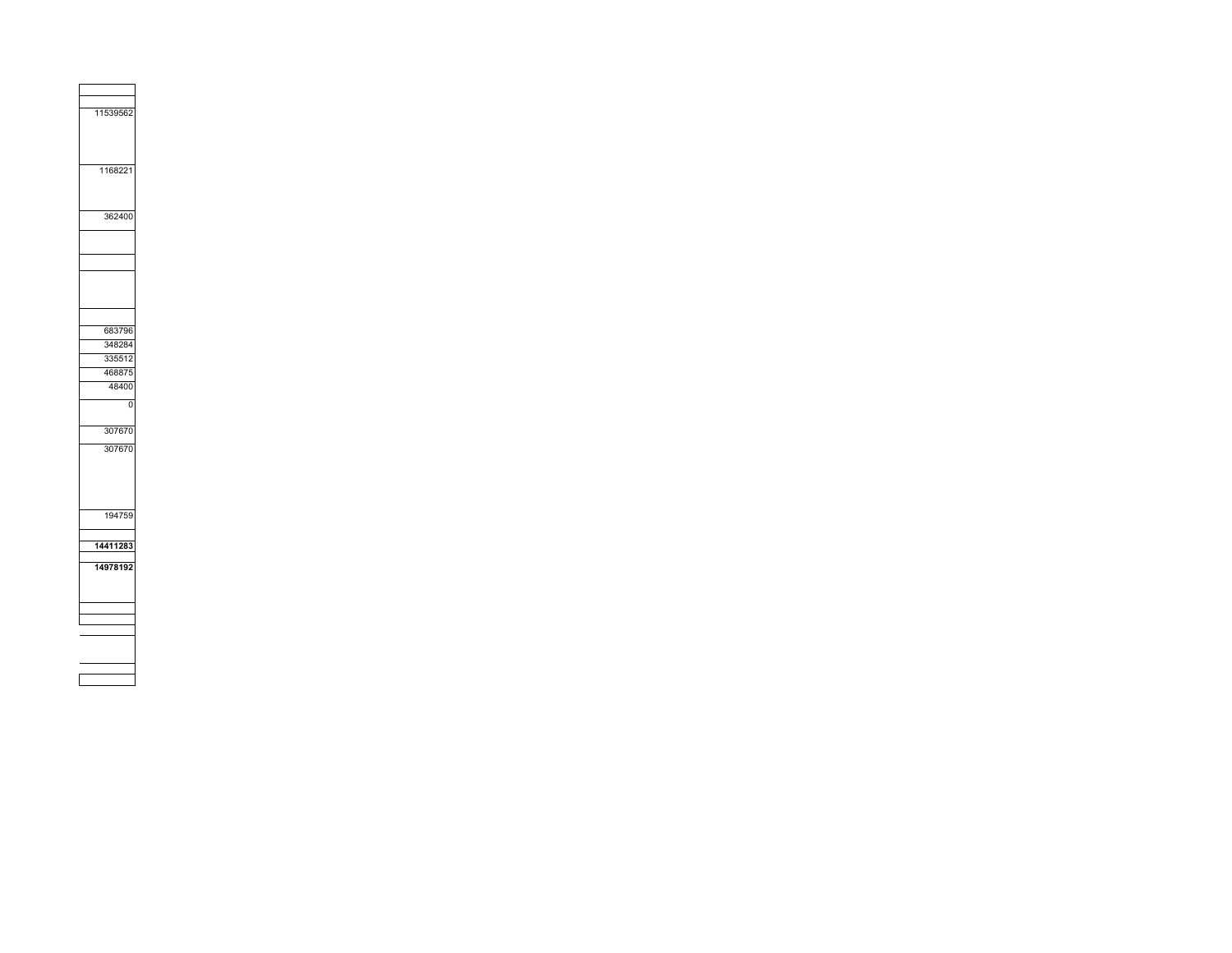|  |                          |  | Details of the shareholders acting as Persons in Concert including their |
|--|--------------------------|--|--------------------------------------------------------------------------|
|  | Shareholding (No. and %) |  |                                                                          |

| Name of shareholder | Category | No. of shares held | <b>Holding %</b> |
|---------------------|----------|--------------------|------------------|
| <b>NIL</b>          |          |                    |                  |
|                     |          |                    |                  |
|                     |          |                    |                  |
|                     |          |                    |                  |
|                     |          |                    |                  |
|                     |          |                    |                  |
|                     |          |                    |                  |
|                     |          |                    |                  |
|                     |          |                    |                  |
|                     |          |                    |                  |
|                     |          |                    |                  |
|                     |          |                    |                  |
|                     |          |                    |                  |
|                     |          |                    |                  |
|                     |          |                    |                  |
|                     |          |                    |                  |
|                     |          |                    |                  |
|                     |          |                    |                  |
|                     |          |                    |                  |
|                     |          |                    |                  |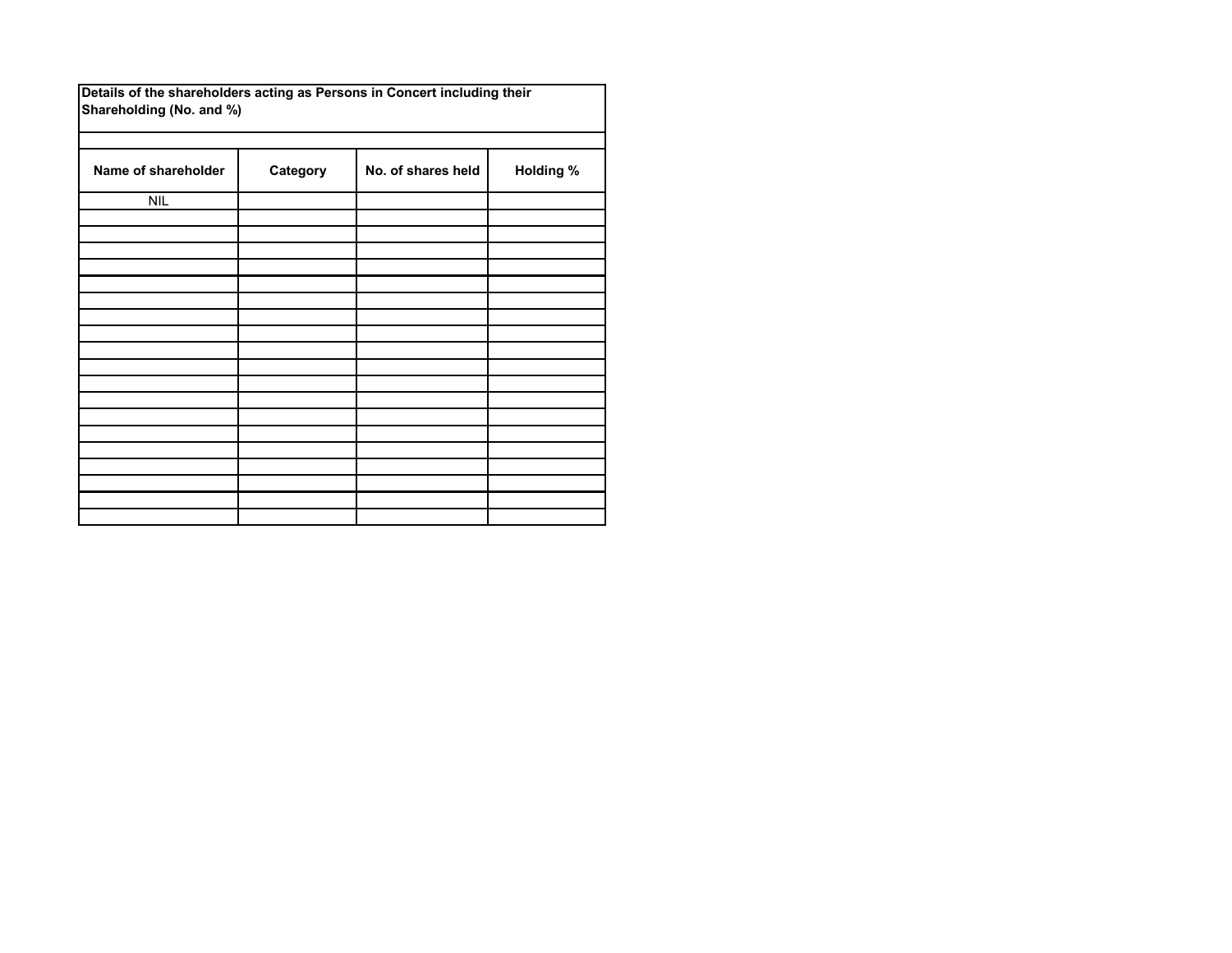**Details of shares which remain unclaimed with details such as number of shareholders, outstanding shares held in demat/ unclaimed suspense account, voting rights which are frozen etc.**

| No. of shareholders | No. of shares |
|---------------------|---------------|
| <b>NIL</b>          |               |
|                     |               |
|                     |               |
|                     |               |
|                     |               |
|                     |               |
|                     |               |
|                     |               |
|                     |               |
|                     |               |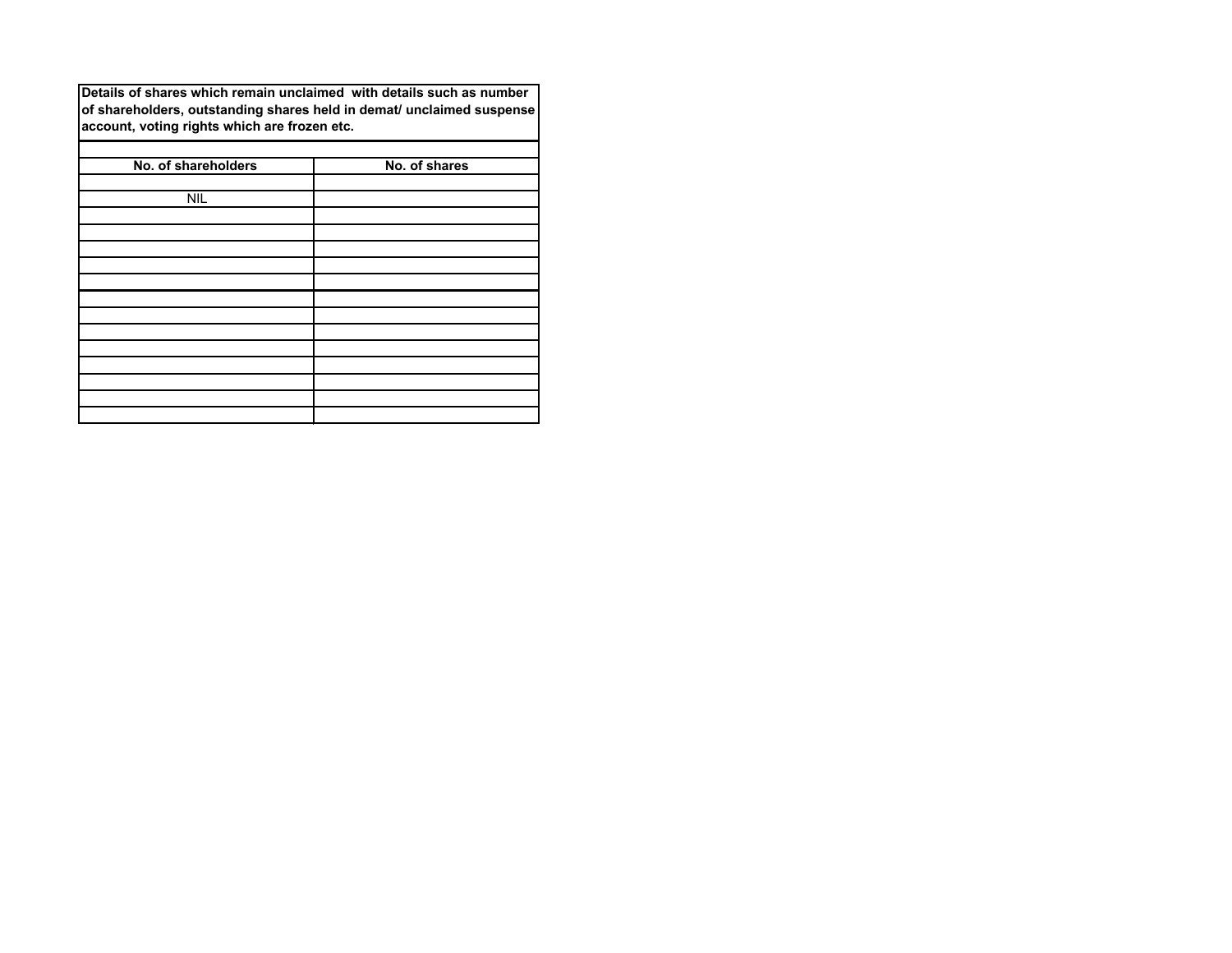# **Table IV- Statement showing shareholding pattern of the Non Promoter and Non Public shareholder**

|                | <b>Category &amp; Name of the</b><br>shareholders                                                                                                     | <b>PAN</b> | No. of<br>der | No. of<br>sharehol   fully paid   paid- up<br>up equity<br>shares<br>held | <b>Partly</b><br>equity<br>shares<br>held | Nos. of<br>shares<br>underlying<br><b>Depository</b><br><b>Receipts</b> | Total no.<br>shares held | <b>Shareholding %</b><br>calculated as per<br><b>SCRR, 1957)</b> | of securities  | Number of Voting Rights held in each class |                                                                 | <b>No.of Shares</b><br><b>Underlying</b><br>Outstanding<br>convertible<br>securities<br>(including<br><b>Warrants)</b> | Shareholding as a % Number of Locked<br>assuming full<br>conversion of<br>convertible<br>securities (as a<br>percentage of<br>diluted share capital) | in shares |                                                       | <b>Number of Shares</b><br>pledged or otherwise<br>encumbered |                                                       | <b>Number</b><br>of equity<br>shares<br>held in<br>demateria<br>lised<br>form (not<br>applicabl<br>e) |
|----------------|-------------------------------------------------------------------------------------------------------------------------------------------------------|------------|---------------|---------------------------------------------------------------------------|-------------------------------------------|-------------------------------------------------------------------------|--------------------------|------------------------------------------------------------------|----------------|--------------------------------------------|-----------------------------------------------------------------|------------------------------------------------------------------------------------------------------------------------|------------------------------------------------------------------------------------------------------------------------------------------------------|-----------|-------------------------------------------------------|---------------------------------------------------------------|-------------------------------------------------------|-------------------------------------------------------------------------------------------------------|
|                | (i)                                                                                                                                                   | (ii)       | (iii)         | (iv)                                                                      | (v)                                       | (vi)                                                                    | (vii) =<br>(iv)+(v)+(vi) | (viii) As a % of<br>$(A+B+C2)$                                   |                | (ix)                                       |                                                                 | (x)                                                                                                                    | $(xi) = (vii)+(x) As a %$<br>of $(A+B+C2)$                                                                                                           |           | (xii)                                                 |                                                               | (xiii)                                                | (xiv)                                                                                                 |
|                |                                                                                                                                                       |            |               |                                                                           |                                           |                                                                         |                          |                                                                  |                | <b>No. of Voting Rights</b>                | Total as a<br>$%$ of<br><b>Total</b><br><b>Voting</b><br>rights |                                                                                                                        |                                                                                                                                                      | No.       | As a % of $No.(not$<br>total<br><b>Shares</b><br>held | applicable)                                                   | As a % of<br>total Shares<br>held (Not<br>applicable) |                                                                                                       |
|                |                                                                                                                                                       |            |               |                                                                           |                                           |                                                                         |                          |                                                                  | <b>Class X</b> | <b>Class Y</b><br>Total                    |                                                                 |                                                                                                                        |                                                                                                                                                      |           |                                                       |                                                               |                                                       |                                                                                                       |
|                | <b>Custodian/DR Holder</b>                                                                                                                            |            |               |                                                                           |                                           |                                                                         |                          |                                                                  |                |                                            |                                                                 |                                                                                                                        |                                                                                                                                                      |           |                                                       |                                                               |                                                       |                                                                                                       |
| (a)            | Name of DR Holder (if<br>available)                                                                                                                   |            |               |                                                                           |                                           |                                                                         |                          |                                                                  |                |                                            |                                                                 |                                                                                                                        |                                                                                                                                                      |           |                                                       |                                                               |                                                       |                                                                                                       |
| (i)            |                                                                                                                                                       |            |               |                                                                           |                                           |                                                                         |                          |                                                                  |                |                                            |                                                                 |                                                                                                                        |                                                                                                                                                      |           |                                                       |                                                               |                                                       |                                                                                                       |
| (ii)           |                                                                                                                                                       |            |               |                                                                           |                                           |                                                                         |                          |                                                                  |                |                                            |                                                                 |                                                                                                                        |                                                                                                                                                      |           |                                                       |                                                               |                                                       |                                                                                                       |
| $\overline{2}$ | <b>Employee Benefit Trust</b><br>(under SEBI (Share based<br><b>Employee Benefit)</b><br>Regulations, 2014)                                           |            |               |                                                                           |                                           |                                                                         |                          |                                                                  |                |                                            |                                                                 |                                                                                                                        |                                                                                                                                                      |           |                                                       |                                                               |                                                       |                                                                                                       |
| (a)            |                                                                                                                                                       |            |               |                                                                           |                                           |                                                                         |                          |                                                                  |                |                                            |                                                                 |                                                                                                                        |                                                                                                                                                      |           |                                                       |                                                               |                                                       |                                                                                                       |
|                | <b>Total Non-Promoter-Non</b><br><b>Public Shareholding (C)=</b><br>$(C)(1)+(C)(2)$                                                                   |            |               |                                                                           |                                           |                                                                         |                          | 0.00                                                             |                |                                            | 0.00                                                            |                                                                                                                        | 0.00                                                                                                                                                 |           | 0.00                                                  |                                                               | 0.00                                                  |                                                                                                       |
|                |                                                                                                                                                       |            |               |                                                                           |                                           |                                                                         |                          |                                                                  |                |                                            |                                                                 |                                                                                                                        |                                                                                                                                                      |           |                                                       |                                                               |                                                       |                                                                                                       |
|                | Note:<br>(1) PAN would not be displayed on website of Stock Exchange(s)                                                                               |            |               |                                                                           |                                           |                                                                         |                          |                                                                  |                |                                            |                                                                 |                                                                                                                        |                                                                                                                                                      |           |                                                       |                                                               |                                                       |                                                                                                       |
|                | $(2)$ The above format needs to disclose name of all holders holding more than 1% of total number of shares                                           |            |               |                                                                           |                                           |                                                                         |                          |                                                                  |                |                                            |                                                                 |                                                                                                                        |                                                                                                                                                      |           |                                                       |                                                               |                                                       |                                                                                                       |
|                | (3) W.r.t. the information pertaining to Depository Receipts, the same may be disclosed in the respective columns to the extent information available |            |               |                                                                           |                                           |                                                                         |                          |                                                                  |                |                                            |                                                                 |                                                                                                                        |                                                                                                                                                      |           |                                                       |                                                               |                                                       |                                                                                                       |
|                |                                                                                                                                                       |            |               |                                                                           |                                           |                                                                         |                          |                                                                  |                |                                            |                                                                 |                                                                                                                        |                                                                                                                                                      |           |                                                       |                                                               |                                                       |                                                                                                       |